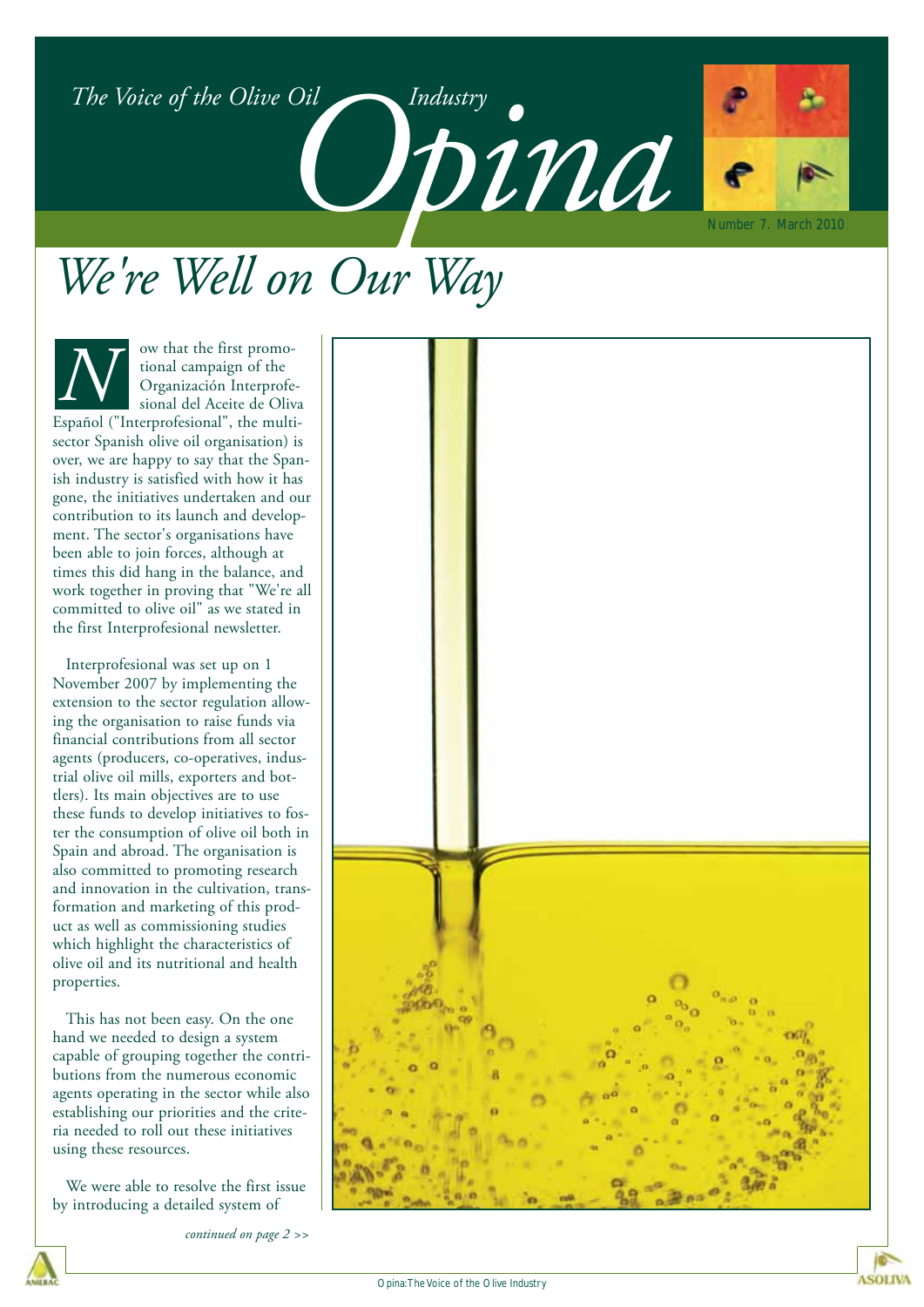managing the financial contributions from the sector's 2,000 companies based on their monthly sales figures. This system has worked well thanks to the collaboration of the Ministry of the Environment, Rural and Seaside Areas (MARM for its initials in Spanish) which, via an agreement signed with the Olive Oil Agency, has helped us with the figures used to calculate the quotas. Thanks to this efficient system we are delighted to say that nearly 100% of the contributions have been collected satisfactorily.

With regard to the second point, research into possible initiatives aimed at achieving our objectives has shown that the promotion of olive oil consumption needs to be adapted and tailored to the various sections of the market:

- · EU countries where Spanish olive oil is leader.
- · Non-EU countries where consumption is high and where our target is to position Spanish olive oil as the leading quality benchmark.
- Other incipient and potential consumer countries where we shall demonstrate its qualities and characteristics while taking into consideration local tastes.

Promotion in Spain is vitally important and we feel we must dedicate the majority of our resources here.

Now that the system has been defined we have sought to make these initiatives more efficient by involving other competent bodies or institutions, including the European Union with its cofinanced promotion programmes and the MARM, which has not just backed our promotion campaigns but has also collaborated in various olive oil market studies. We were also able to count on support from the Agriculture Ministry for the Regional Government of

*"Based on the results of market research into olive oil consumption in France and the UK, we have altered the messages of our promotional campaigns"*

Andalusia. ICEX confirmed its traditional backing and we were delighted to receive support from EXTENDA, the Trade Promotion Agency of Andalusia, helping us launch a number of campaigns in countries with the assistance of its highly-qualified staff.

Given the raft of research possibilities, unfortunately we have not been as active as we would have liked. We have identified priority areas such as cultivation and harvesting techniques which have already received funding. Based on the results of market research into olive oil consumption in France and the UK, we have altered the messages of our promotional campaigns for the next three years in these countries. We have also focused on a channel which offers numerous possibilities, ie the use of olive oil in the Spanish catering and restaurant business. Research into health and the nutritional properties of olive oil is also essential for Interprofesional, which promotes and supports current research lines as well as new projects in areas which are still underdeveloped.

We are pleased with the work carried out but, given our desire to obtain perfection, feel that more can be done. There are some people who would have liked us to take a different route, use different headlines in our campaigns, different messages in our ads … With these comments in mind and based on our endeavour to benefit the whole sector and strive for the best, we shall try and incorporate them.

However, it is still too early to assess the results but we can safely say that we are well on our way.



*"Promotion in Spain is vitally important and we feel we must dedicate the majority of our resources here"*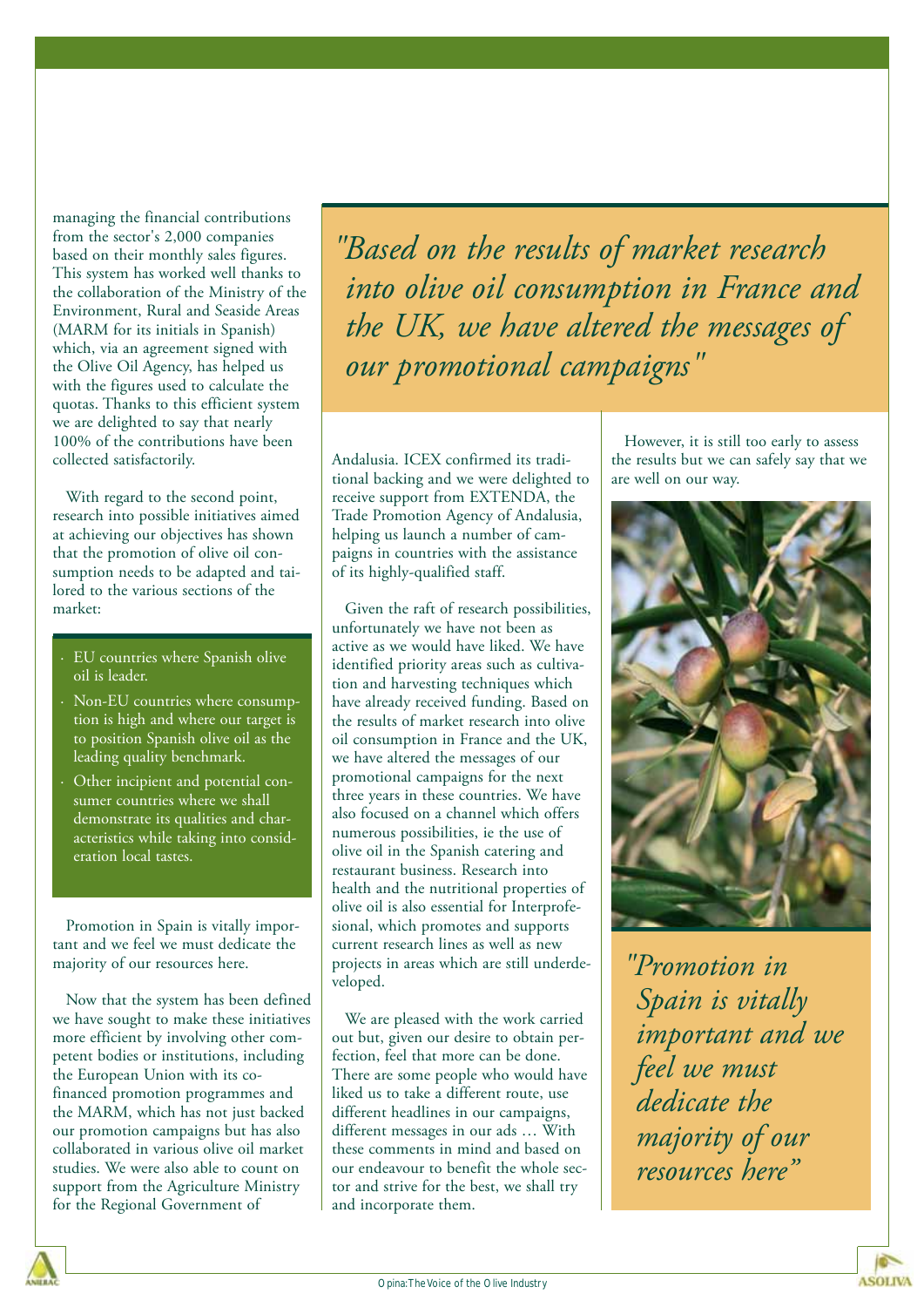### *ANIERAC Sales 2008/2009 crop year*

n 2009, ANIERAC bottling companies placed 719.5 million litres of edible vegetable oils on the Spanish market. Over half the sales, 51.35%, were olive oil, while refined seed oil sales accounted for 46.40% of the total. The remaining 2.25% came from pomace olive oil sales.

Against the current economic backdrop, which has hit food consumption in general, sales of olive oil by ANIERAC companies have held steady, even rising marginally on 2008 figures. Total sales of olive oils amounted to 369.5 million litres, up 0.43% on the previous year.

Sales of "extra virgin" (3.56% higher at 115.6 million litres) and "mild" (up 1.93% to 168 million litres) oils both improved in 2009. Meanwhile, sales of "intense" (82.8 million litres, 6.06% less than in 2008) and "virgin" (3.1 million litres, down 6.5%) olive oils fell back.

**I** a 2009, ANIERAC bottling Once again, the "mild" category dom-<br>
companies placed 719.5 million litres of edible veg-<br>
etable oils on the Spanish Sales of "extra virgin" oils also inated the group with 45.47% of total olive sales, increasing its share by 0.7%. Sales of "extra virgin" oils also improved, increasing from 30.35% in 2008 to 31.28% in 2009 while "intense" and "virgin" oils accounted for 22.4% and 0.85% of sales, respectively.

> Pomace oil sales once again lost ground, totalling 16.14 million litres, down by over two million litres on the previous year.

In the seed oil category, sunflower oil clearly predominates in Spain with 297 million litres sold out of a total of 333.8 million litres. However, sales did shrink 4.58% compared to 2008.

Despite the slight increase in olive oil sales, sales of seed oils dragged down total sales by ANIERAC companies, recording a 2.26% fall compared to 2008.



**Mild Extra Virgin Intense Virgin** 23.95% 30.33% 44.80% 0.92% 22.40% 31.28% 45.47% 0.85% **Olive oil sales by ANIERAC companies in 2008 Olive oil sales by ANIERAC companies in 2009**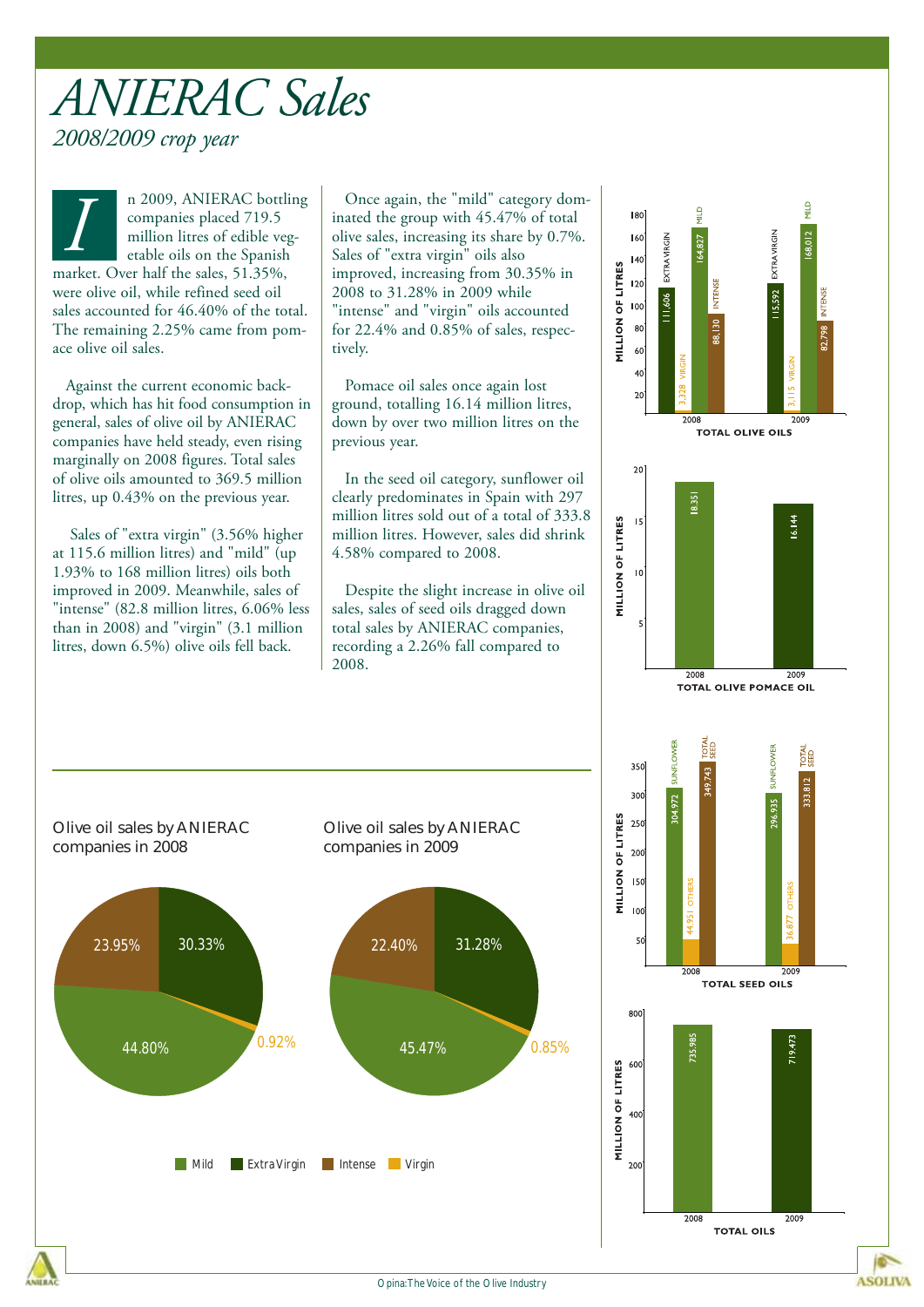### *Interview with Pedro Solbes, former Second Vice-President and former Minister of the Economy*



#### *What measures can Spain take to solve its economic crisis?*

I believe we need to address the most important issues facing our economy: employment, achieving sustainable public spending and improving our growth potential. For the employment situation to recover we need to grow and also improve the labour market by reducing our unemployment figures and bringing them into line with the rest of Europe. We need to reduce our deficit and lower our debt to be able to sustain public finances. This comes after the huge public spending initiative rolled out to combat the crisis both in terms of discretional spending and the impact on automatic stabilisers. In order to grow, the financial system must return to normal and we need to continue to pursue the remaining structural reforms which will help boost productivity.

*And how can we exit this crisis?* We need to improve our ability to compete abroad. This in turn will enable us to improve exports and better position ourselves in the domestic market once the economy has picked up and consumer confidence has returned, thereby

increasing spending on these policies or keeping it at current levels going forward without reviewing the efficiency of these policies is realistic. As with any other crisis, private investment will take over towards the end.

#### *What role should the Spanish banks play to help us exit this crisis?*

Without an efficient and solvent financial system we won't be able to finance the economy and it won't be able to grow properly. Before we can speak of recovery, the financial system must return to normal. That's why it's important that those financial entities who need to, make use of the FROB (Spanish fund for ordered bank restructuring) within the timeframe set by Brussels, to recapitalise and help them return to normality.

#### *What would be the repercussions of downgrading Spain's debt rating?*

This isn't something we're contemplating at the moment. In any case, a downgrade would mean tighter conditions to access financing, both in terms of price and quantity.

#### *Do you think the Spanish job market will pick up in 2010?*

As we all know, unemployment is the result of an evolving active population and employment. The recent surge in the active population has now lessened, therefore, increased employment should mean a reduction in unemployment

*"Unless there are changes in the active population, employment will only start to grow at the end of the year, meaning unemployment is unlikely to fall until 2011"*

helping to reactivate internal consumption. The boost social policies have provided to the public sector has prevented consumption from falling any further. The same can be said for infrastructure spending. However, I don't think

figures. Also, as we well know, a certain level of GDP growth is also needed to create new jobs. If growth in the first half of the year remains very low, realistically-speaking, unless there are changes in the active population,

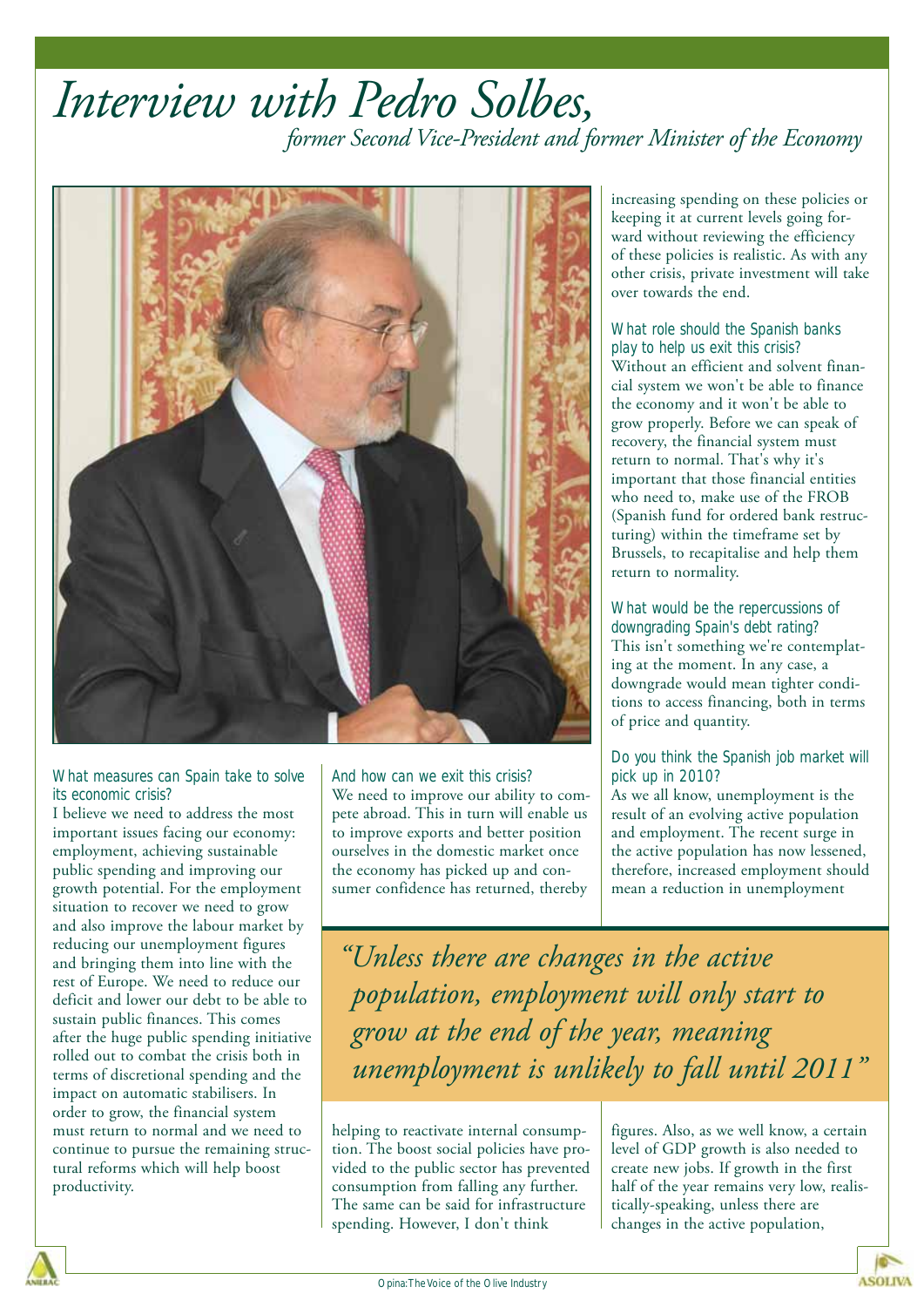*"Calls for protectionist measures are often heard during a crisis such as the current one, so, even though it's important for the DDR to succeed, it is also vital that we don't move backwards"*

employment will only start to grow at the end of the year, meaning unemployment is unlikely to fall until 2011.

#### *Where is Spain heading?*

That's a very general question but I do believe that the European Union has been particularly hit by the crisis, as was the US. The crisis will affect the current balance; we must play within our European framework. However, we must also introduce much-needed reforms which, even though they won't be popular, as we've seen in the past, will allow us to emerge from crisis stronger or at least in the same situation as before it started.

#### *What can we expect from the Doha Development Round?*

Any advances in this area will be positive for trade and therefore worldwide growth. Unfortunately, references to Doha have become commonplace in the conclusions of any international meeting but we see no clear commitment to progressing with these talks. Calls for protectionist measures are often heard during a crisis such as the current one, so, even though it's important for the DDR to succeed, it is also vital that we don't move backwards. This is precisely what happened after the 1929 crisis and it had a negative impact on worldwide growth.

*Based on your experience as both Agriculture and Finance Minister, how do you see the future of the Spanish olive oil sector?*

Given its characteristics, olive oil is a high-quality product in the vegetable oils market. Logically, demand should grow both in the medium and long term and if we're able to produce the oils competitively and ensure that consumers are able to differentiate these from other vegetable oils due to their unique qualities, then we're looking at a bright future for olive oil.

> *"Olive oil is a high quality product in the vegetable oils market and demand should grow both in the medium and long term"*

This interview may not be reproduced either partially or in its entirety without prior authorisation. Please contact us for more information.

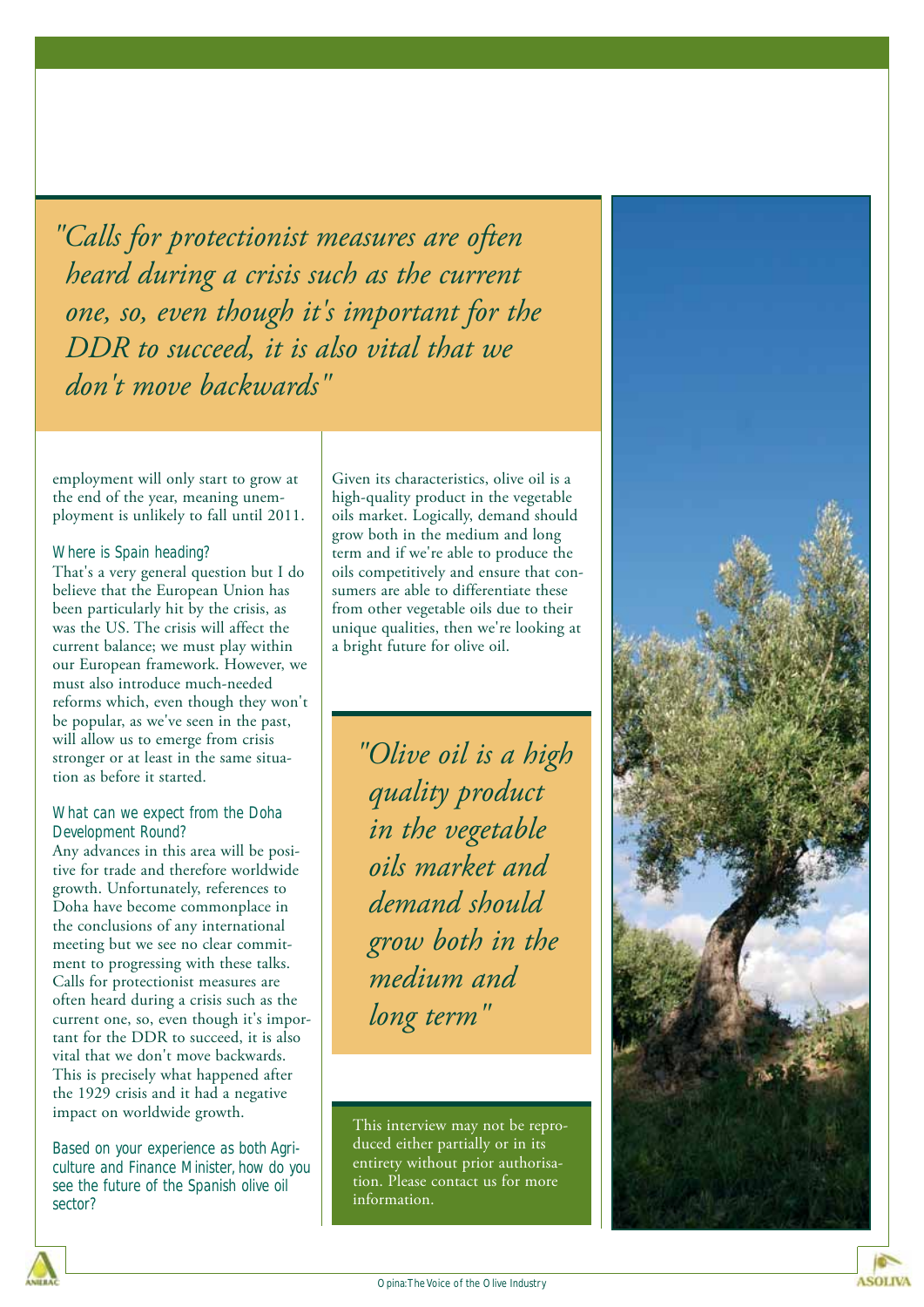# *Strong Performance by Olive Oil Exports*

xports of Spanish olive oil in the 2008/2009 crop year totalled 659,068 tonnes, just 6,000 shy of the Exports of Spanish olive oil<br>
in the 2008/2009 crop yea<br>
totalled 659,068 tonnes,<br>
just 6,000 shy of the<br>
2007/2008 record of 665,100 tonnes. This is extremely positive news especially given the current economic climate and with the financial crisis affecting not only the Spanish market but the whole world, with trade down 18-20%. We must also remember that the euro exchange rate has been very high, especially against the dollar, which has harmed exports or done little to encourage trade.

Looking at the figures we can see that Spanish olive oil exports have remained strong over the past three crop years. In the 2006/2007 campaign 612,100 tonnes were exported, in 2007/2008 this rose to 665,100 tonnes and in 2008/2009, despite the harsh economic backdrop, this figure stood at 659,000 tonnes. These amounts mean that in the majority of these crop years exports have been slightly higher than Spanish output and well above consumption here.

Meanwhile, according to the figures available, olive oil imports have no risen in recent years, implying that olive oil consumption has not increased. In fact, consumption seems to have stagnated at high levels while previous crop years enjoyed sustained growth. The positive news is that exports of Spanish olive oils continue to grow while the global market has not. Therefore our oils are gaining market share compared to other producer countries.

Of particular note is that during the 2008/2009 crop year, Spanish exports to Australia, the US and Japan, key markets, rose sharply - over 40% in the first two markets and over 25% in Japan.



Of the 659,068 tonnes exported in that period, 72%, or 472,664 tonnes, corresponded to "extra virgin" or "virgin" oils; "olive oil" or "refined olive oil" accounted for 144,425 tonnes or 22% of total exports, while the remaining 6%, 41,979 tonnes, was "lampante virgin" oil.

The main recipient of these oils was the EU, with 509,820 tonnes exported in the period: 74%, or 377,320 tonnes, corresponded to "extra virgin" or "virgin" oils; "olive oil" or "refined olive oil" accounted for 93,299 tonnes or 18% of total exports, while the remaining 8% (39,201 tonnes) was "lampante virgin" oil.

This leaves 149,248 tonnes exported to non-EU countries which can be broken down as follows: 64% of the total comprised "extra virgin" oil (95,344 tonnes); some 51,126 tonnes, or 34% of the total was "olive oil" or "refined olive oil", while the remaining 2% (2,778 tonnes) was "lampante virgin" oil.

*"The positive news is that exports of Spanish olive oils continue to grow while the global market has not. Therefore, our oils are gaining market share"*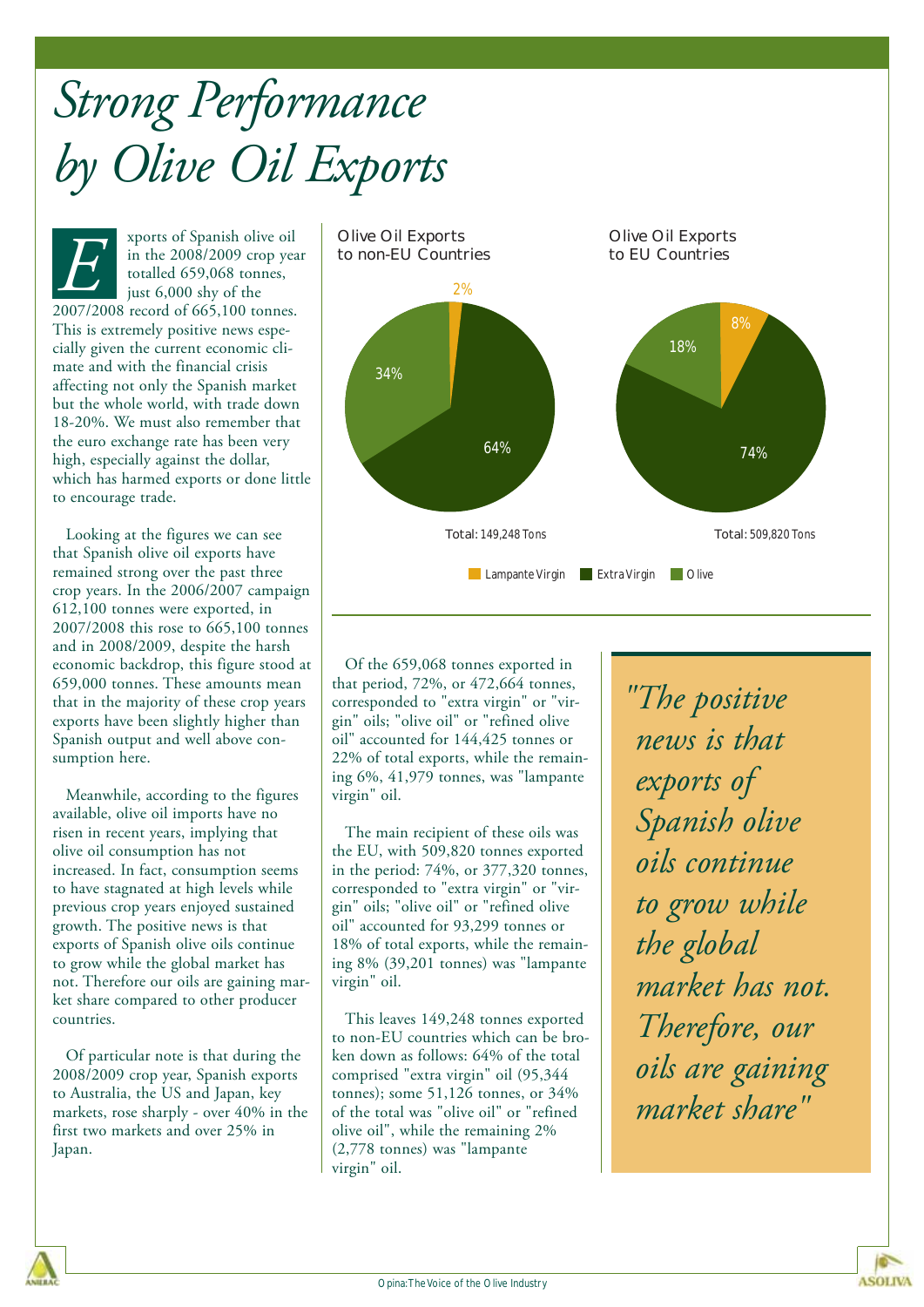# *\* Olive Oil Exports*

live oil exports by ASOLIVA companies in the 2008/2009 crop year (November to October) were down 7.73% to 283,700.76 *O* tonnes compared to 307,484.34 tonnes the previous year.

Even though bottled oil exports (in containers of less than five litres) rose 6.48% to 123,453.12 tonnes, compared to 115,936.85 tonnes the previous year, bulk exports (in containers of over five litres) shrank 16.34% to 160,247.64 tonnes versus 191,547.49 tonnes the previous crop year.

Of the total exports from ASOLIVA companies, bottled oils accounted for 123,453.12 tonnes, of which 76,503.29 tonnes were "extra virgin" oil or 61.97% of the total exported in containers of less than five litres.

More specifically, bottled oil exports to EU countries totalled 47,133.26 tonnes, 3.68% higher than the previous year's figure of 45,459.43 tonnes. Exports to non-EU countries advanced 8.29% to 76,319.87 tonnes compared to 70,477.43 tonnes in 2007/2008.

Meanwhile, bulk olive oil exports to EU countries declined 18.76% to 124,444.62 tonnes while the total for the previous year was 153,172.21 tonnes. The decline in sales to non-EU countries was less (-6.70%) with a total of 38,375.28 tonnes compared to 35,803.02 tonnes in the 2007/2008 campaign.

Broken down by destination, olive oil exports to EU countries contracted 13.62% (171,577.87 tonnes compared to a total of 198,631.64 tonnes in the previous crop year). Exports to non-EU countries, however, enjoyed a 3% rise, totalling 112,122.89 tonnes versus the prior year figure of 108,852.71 tonnes.

According to the data published by the Customs Department, Spain's exports during the 2008/2009 campaign totalled 659,070 tonnes, which means a 0.92% decrease over the 665,100 tonnes exported during the previous campaign.

#### **Comparison of Olive Oil Exports during the 2007/2008 and 2008/2009 Crop Years, and 2008/2009\***

| <b>Figures in tonnes</b> |                                            |                       |              |                               |                      |                        |              |                     |         |
|--------------------------|--------------------------------------------|-----------------------|--------------|-------------------------------|----------------------|------------------------|--------------|---------------------|---------|
| <b>Month/Year</b>        | <b>Under 5 litres</b>                      |                       |              | <b>Over 5 litres</b>          |                      |                        | <b>Total</b> |                     |         |
|                          |                                            |                       |              |                               |                      |                        |              |                     |         |
|                          | 3rd Countries<br><b>Total</b><br><b>UE</b> |                       | <b>UE</b>    | 3rd Countries<br><b>Total</b> |                      | UE 3rd Countries Total |              |                     |         |
| 11-12/2007               | 8,236                                      | 11,926                | 20,163       | 23,222                        | 6,976                | 30,198                 | 31,459       | 18,902              | 50,361  |
| 01-10/2008               | 37,223                                     | 58,551                | 95,774       | 129,950                       | 31,399               | 161,349                | 167,173      | 89,951              | 257,124 |
| T. Crop Year             | 45,459                                     | 70,477                | 115,937      | 153,172                       | 38,375               | 191,547                | 198,632      | 108,853             | 307,485 |
|                          |                                            |                       |              |                               |                      |                        |              |                     |         |
|                          |                                            |                       |              |                               |                      |                        |              |                     |         |
| <b>Month/Year</b>        |                                            | <b>Under 5 litres</b> |              |                               | <b>Over 5 litres</b> |                        |              | <b>Total</b>        |         |
|                          |                                            |                       |              |                               |                      |                        |              |                     |         |
|                          | <b>UE</b>                                  | 3rd Countries         | <b>Total</b> | <b>UE</b>                     | 3rd Countries        | <b>Total</b>           | UE.          | 3rd Countries Total |         |
| 11-12/2008               | 8,141                                      | 9,992                 | 18,133       | 20,967                        | 5,165                | 26,132                 | 29,108       | 15,156              | 44,264  |
| 01-10/2009               | 38,992                                     | 66,328                | 105,321      | 103,477                       | 30,638               | 134,116                | 142,470      | 96,967              | 239,436 |
| <b>T. Crop Year</b>      | 47,133                                     | 76,320                | 123,454      | 124,444                       | 35,803               | 160,248                | 171,578      | 112,123             | 283,700 |
|                          |                                            |                       |              |                               |                      |                        |              |                     |         |

*\* excluding the Canary Islands, Ceuta, Melilla and olive pomace oil.*